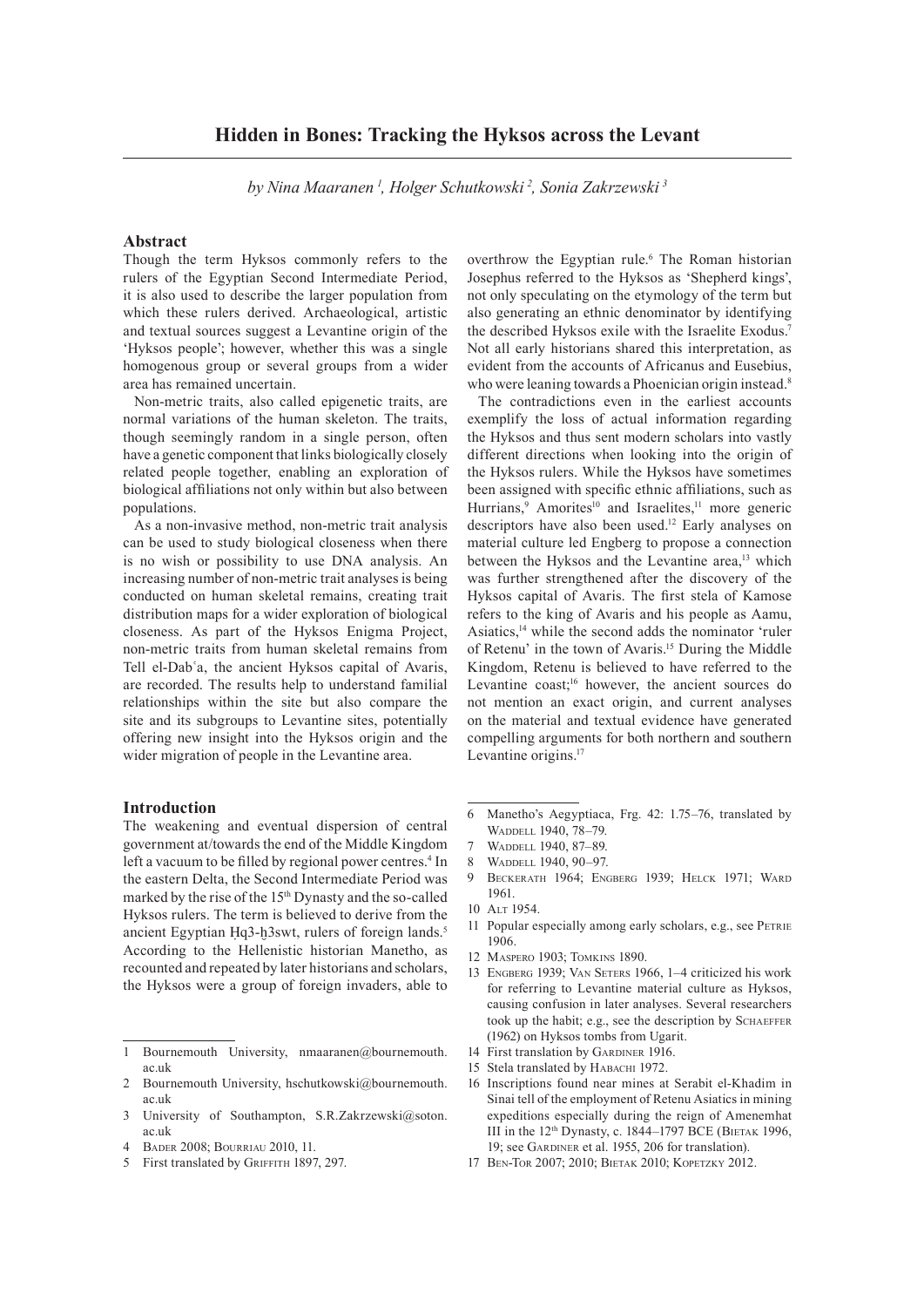Egypt had trade relations with the Levantine coast from at least the Old Kingdom onwards,<sup>18</sup> although material culture suggests an even earlier relationship between the areas.19 The evidence of Asiatics in Egypt appears to increase substantially during the Middle Kingdom, such as the appearance of the term Aamu,<sup>20</sup> documentary and archaeological sources alluding to assimilated Asiatic workforces,<sup>21</sup> iconographic depictions of Asiatics in private tombs<sup>22</sup> and so on. The origin, or more likely origins, of these people leads to a more complex question of the Hyksos identity and whether the term 'Hyksos' masks underlying diversity. Migration has been called "a key constituent element of human life in virtually all periods",<sup>23</sup> which has socioeconomic implications not only for the migrating group but for the communities losing and receiving people.24 In regions where textual evidence has been abundant, mobility and migration studies have played a minor role;25 however, written sources are challenging, as they may be misleading, both intentionally and unintentionally. In the case of the Hyksos, there is little available textual evidence produced by the rulers themselves. Instead, the majority of written sources are part of the ancient Egyptian rhetoric with very specific topoi for foreigners.<sup>26</sup>

After a brief absence due to criticism concerning the lack of dimensionality, migration and mobility, studies have returned to archaeology. This 'awakening' has been attested to by the developments in bioanthropological techniques, $27$  though the abating of the processual framework in archaeology is also key. Biodistance, which measures the physical similarity of organisms, was the focus of most skeletal biological research during the 19<sup>th</sup> century but was plagued by

- 24 Bader 2012; Kelly 1992.
- 25 Dommelen 2014.

racial stereotypes. The field has since taken leaps both theoretically and methodologically,<sup>28</sup> and biodistance methods are currently used to assess biological variation both between and within sites. 29 Dental nonmetric traits have been a part of this development. Here, a brief overview is presented of the development of the field and the attitudes that shaped it, to elaborate how dental non-metric trait analysis has taken its current form.

## **From Race to Ethnogenesis: Changing Frameworks in Migration Studies**

Biological distance, or biodistance, is traditionally based on phenetics, the classification of organisms according to their morphological similarity, and rests on the assumption that physical appearance is, at least to some extent, an indicator of biological affinity.<sup>30</sup> The early history of biodistance analyses was strongly influenced by racial descriptors, visible also in the archaeological studies utilizing the techniques.

Linnaeus introduced a classification system based on observable characteristics that continues to form the basis of taxonomy.31 He extended his classification of plants and animals to humans, dividing the species into subclasses, which formed the basis of 'races' that continue to persist in everyday vernacular. The initial subclassification followed geographic regions, but later the inclusion of behavioural traits took the groupings even further from a morphological basis.<sup>32</sup>

The interest in human origin was heavily infused with the desire to rank the Linnaean taxa.<sup>33</sup> Even when Darwinian Theory was introduced, the prior perception drove the analysis to regard phylogenies though ranking with little attention to biological functionality and significance.<sup>34</sup> The misconception that race forms a meaningful biological classification and has any implications to the 'production of civilization', has been called an 'original sin' of anthropology.35

- 31 Linnaeus 1735; 1758. The cladistic system may have been inspired by family trees used across Europe by the 16<sup>th</sup> century to exhibit genealogy (CONNERTON 1989).
- 32 Though the Linnaean approach was not the only one, it became the consensus. E.g., Marks (1995) has criticized Linnaeus for being more interested in humors than in physical differences when regarding humans. Linnaeus's ideas were further envisioned by Blumenbach 1775, the first to refer to five races.
- 33 Blumenbach 1775; Morton 1844.
- 34 Armelagos et al. 1982.
- 35 Levi-Strauss 1952, 1–3.

<sup>18</sup> Asiatics have been depicted on sea-going ships to and from the Levant in the Old Kingdom relief from the pyramid complex of Sahure (BIETAK 2007, fig. 29.1).

<sup>19</sup> For further details and references, see BIETAK 2007, 417.

<sup>20</sup> According to BIETAK 2007, 421, the term was used to describe Western Asiatics from at least the 12th Dynasty onwards.

<sup>21</sup> In the Illahun papyri, the *Aamu* resided near the  $12<sup>th</sup>$ Dynasty capital Itjtawy, near modern el-Lisht, at a place called *wenut*, working in low-ranking professions (Bietak 2007, 421; Posener 1957, 152; Luft 1992). Tell el-Dabʿa shows the continuous presence of Egyptianized Asiatics since the  $12<sup>th</sup>$  Dynasty (BIETAK 2010, 139).

<sup>22</sup> Texts and drawings from the Beni Hassan tombs first published by NEWBERRY 1893. See pl. XXXL for a depiction of the *Aamu* people.

<sup>23</sup> Greenblatt 2010, i.

<sup>26</sup> In Egyptian ideology, the ritual killing of the 'vile foreigners' was part of the stately topos (see Loprieno 1988). Some say research has not always considered the implications of propaganda enough (LEPROHON 2014, 309–311; Ryholt 1997, 147–149).

<sup>27</sup> Burmeister 2000; Dommelen 2014; Kelly 1992.

<sup>28</sup> Buikstra et al. 1990. The use of races and racial stereotypes has been a major influencer in archaeological and bioanthropological research, which is why a further theoretical account is presented below.

<sup>29</sup> Zakrzewski 2007.

<sup>30</sup> Hefner et al. 2016, 3.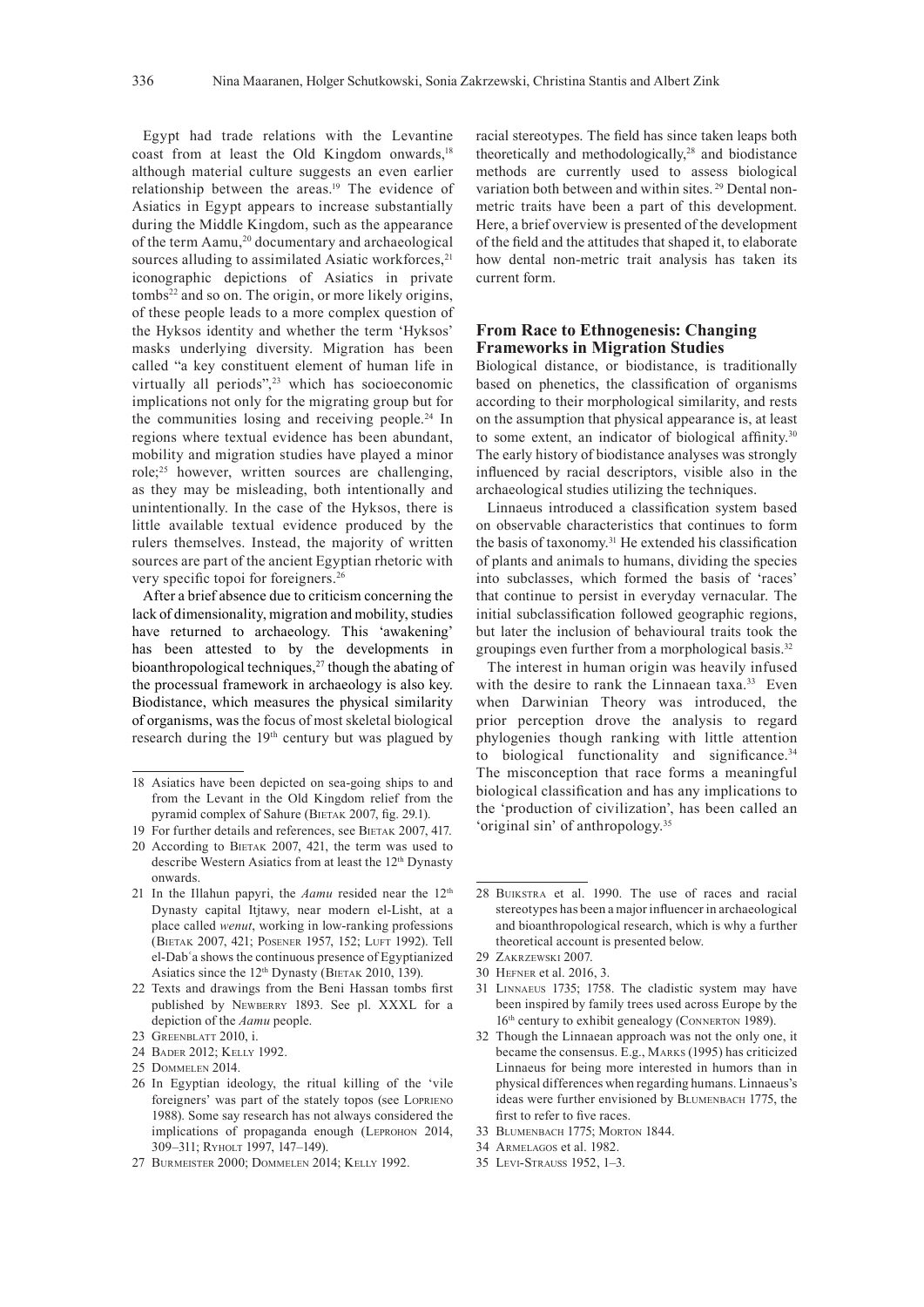Alongside racial classification, a culture-historical approach dominated archaeological theory, producing similar, descriptive analyses of cultures. The backdrop of these theoretical frameworks was the rise of the nationalistic movement, which did not begin to decline until the end of WWII.36 The long-held idea of associating material assemblages with archaeological cultures,37 a view that developed alongside linguistic and racial typologies, was being questioned by new emerging methodological and theoretical approaches.<sup>38</sup> The processualist criticism of the culture-historical view ultimately led to a temporary abandonment of migration studies,<sup>39</sup> focusing on explaining culture as an adaptation mechanism.40

The shift in the archaeological approach to the past coincided with the emergence of bioarchaeology, a bioanthropological framework that considers the dynamic relationship of human culture and the surrounding social, political, economic and ecological environment.41 The paradigm shift began with Washburn, who rejected the previous 'religion of taxonomy' and demanded for hypothesis testing and a holistic consideration of human remains.42 As a result, studies turned away from descriptions and race classifications, and towards functional morphology where physical changes formed a part of a dynamic process.43 Studies concerning inter-site population biodistance in the English-speaking world began to decline.44 Instead, focus was directed towards understanding evolutionary pathways and formulating interpretations combining biological, socio-cultural and environmental factors.45

At the abating of processualism, migration returned to archaeology and was able to acquire models from the other social sciences that had maintained interest in the topic. 46 Ethnographic studies were used to generate models of migration and mobility, $47$  giving tools to distinguish patterns left by different types of movement through the environment. Kinship studies had expanded beyond biological models of group

39 Adams 1968; Adams et al. 1978; Myhre and Myhre 1972.

- 42 Mikels-Carrasco 2012; Washburn 1951; 1953.
- 43 Armelagos and Van Gerven 2003.

45 Armelagos and Van Gerven 2003; Johnson and Paul 2013.

formation as a response to criticism on their normative Eurocentric conceptions of relatedness.<sup>48</sup> Ethnogenesis, 'the establishment of group distinctiveness',49 studies the ways group identity can be formed through phenomena such as class, ethnicity, community, nationality, religion or political affiliation.50 In this new framework, biodistance analyses are no longer the driving force of the investigation but a tool among others for understanding the dynamics of past communities. According to the concept of ethnogenesis, a group can only be considered as a cladistic entity when it is homogenous not only physically but also culturally and linguistically.

# **Biodistance Analysis Using Teeth**<br>Recent advances in bioarchaeol

bioarchaeological and biogeographical methods using isotope, DNA and biodistance analyses have altered views on migration and continuity in past societies, $51$  raising new questions about the nature of migration itself and its role in society.52 Ancient DNA analysis can be used to investigate both individuals and populations, while isotope analysis can provide a proxy for individual mobility.53 However, there may be practical and potential ethical issues with sampling human remains from several politically divergent regions for destructive analyses.<sup>54</sup> As a result, non-destructive, morphology-based biodistance analysis has maintained its value as a mode of investigation.

The German anthropologist Georg Buschan was the first to use the term 'dental anthropology' in the beginning of the 20<sup>th</sup> century,<sup>55</sup> though interest in tooth characteristics had developed well before (see Tab. 1). Following the overall theoretical development of the field, dental anthropology studies have transformed from descriptions of morphological characteristics and metrics to using standardized methodology and multifactorial statistical analyses that play into a larger question of the individuals and groups under analysis. In addition to biodistance, teeth can be used to investigate aspects such as functionality, health, evolution, growth and usage.<sup>56</sup>

- 51 E.g., see the recent publication on Middle Bronze Age Canaanites from Sidon by Haber et al. 2017.
- 52 Cameron 2013; Linden 2007.
- 53 Hawass et al. 2010; 2012; Keller et al. 2012; Schutkowski et al. 2001; SCHUTKOWSKI and OGDEN 2011; SOŁTYSIAK and SCHUTKOWSKI 2015; ZINK et al. 2003.
- 54 Killgrove 2013.
- 55 SCOTT and TURNER 1988.
- 56 SCOTT and TURNER 1988.

<sup>36</sup> Hakenbeck 2008; Trigger 2006, 241–250.

<sup>37</sup> Childe 1925; 1950; 1958; inspired by Kossinna 1911.

<sup>38</sup> Binford 1965; Willey and Phillips 1958.

<sup>40</sup> Burmeister 2000. Though valid as one mode of change, the replacement of migration solely with adaptation made Anthony 1990 describe the effect as 'throwing the baby out with the bathwater'. Currently, the two approaches are seen as parts of a greater dynamic process.

<sup>41</sup> Buikstra 1977; Clark 1972; Larsen 1987; 1997; Levins and Lewotin 1985; Stinson et al. 2012; Zuckerman et al. 2012.

<sup>44</sup> Buikstra et al. 1990.

<sup>46</sup> Burmeister 2000; Dommelen 2014; Kelly 1992.

<sup>47</sup> Anthony 1990; Burmeister 2000; Hakenbeck 2008.

<sup>48</sup> Collier and Yanagisako 1987; Johnson and Paul 2013; MACCORMACK and STRATHERN 1980; SCHNEIDER 1972; 1984.

<sup>49</sup> Sturtevant 1971, 92.

<sup>50</sup> Stojanowski 2013.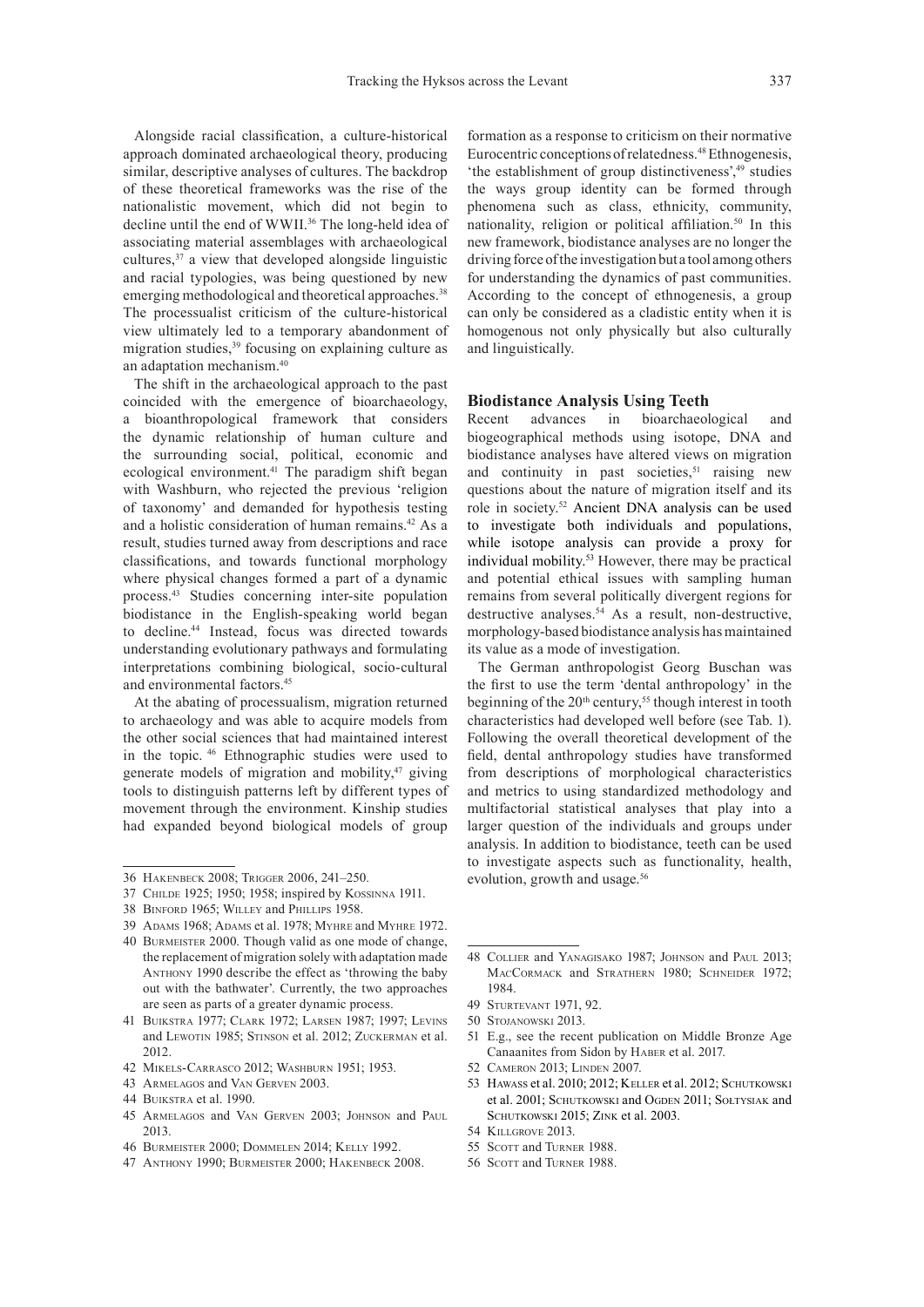The current standard for evaluation of dental nonmetric trait variation is the Arizona State University Dental Anthropology System (ASUDAS).<sup>57</sup> It is an expansion of the work begun with Dahlberg, who wished to standardize scoring between observers.<sup>58</sup> Although the number of traits in the ASUDAS is not nearly as high as the total number of traits available, the ones included in the system have been selected due to their reliability (full list in Tab. 2). They are characterized by durability against (moderate) surface destruction, easy identification, high recording repeatability, strong genetic links and a lack of sexual dimorphism.<sup>59</sup>

Traits are recorded either as present/absent or as a grade from absent to full expression. Generally, only one member of the tooth type (incisor, canine, premolar, molar) is carried over to the final analysis due to the correlation within tooth classes as well as the subsequent redundancy of information.<sup>60</sup> Furthermore, only one tooth from either the right or left side of the dental arcade is selected per individual to avoid duplication and skewing of data. Some have chosen a side prior to observation,<sup>61</sup> but the more usual practice is to choose the tooth with the most visible expression.<sup>62</sup>

| <b>Reference</b>          | <b>Description</b>                                                                                                                        |
|---------------------------|-------------------------------------------------------------------------------------------------------------------------------------------|
| VON CARABELLI 1842        | The publication includes the first description of the Carabelli cusp                                                                      |
| <b>OWEN 1845</b>          | Comparative work on the dentition of fish, reptiles and mammals                                                                           |
| AZOULAY and REGNAULT 1893 | Comparative work on primate incisors with a strong racial undertone                                                                       |
| THOMPSON 1903             | An analysis on the teeth of 'Inca Peruvians' that led to the recognition of<br>population variability in subsequent studies               |
| HRDLIČKA 1920; 1921       | First comprehensive descriptions of non-metric traits, such as the shov-<br>el-shaped incisors                                            |
| <b>LASKER 1945</b>        | This study on dentition from China and Chinese immigrants in the United<br>States was part of the genetic foundation of dental morphology |
| DAHLBERG 1951; 1956       | First large leap in the standardization of trait recording and the creation<br>of casts                                                   |
| HANIHARA 1954; 1955       | Dental non-metric traits for deciduous teeth                                                                                              |
| <b>SCOTT 1973</b>         | Seminal work analysing the relationship between dental morphology and<br>genetics among indigenous American populations                   |
| Nichol 1990               | Seminal work analysing the relationship between dental morphology and<br>genetics among indigenous American populations                   |
| Turner et al. 1991        | Extension to the standardization process begun by Washburn                                                                                |
| Scott and Turner 1997     | A classic work describing the study of dental morphology                                                                                  |

Tab. 1 Short description of works that have shaped the study of dental non-metrics

1997; SCOTT 1973; SCOTT and TURNER 1997.

<sup>57</sup> Turner et al. 1991.

<sup>58</sup> DAHLBERG 1951; 1956. Variation in trait expression was demonstrated even further, first by SCOTT and TURNER (1997) with more elaborate descriptions and photographs, and recently by SCOTT and IRISH (2017) with a publication mostly consisting of photos of various degrees of trait expressions. 59 Hanihara 1992; Hubbard et al. 2015; Irish 1993; Larsen

Once traits have been collected, Kendall's tau-b correlation coefficient is used to measure rank correlation between traits. Cases that show high correlations or low group sizes (less than ten cases)

<sup>60</sup> Nichol 1990; Irish 2005.

<sup>61</sup> E.g., Hauessler et al. 1988.

<sup>62</sup> Irish 2005.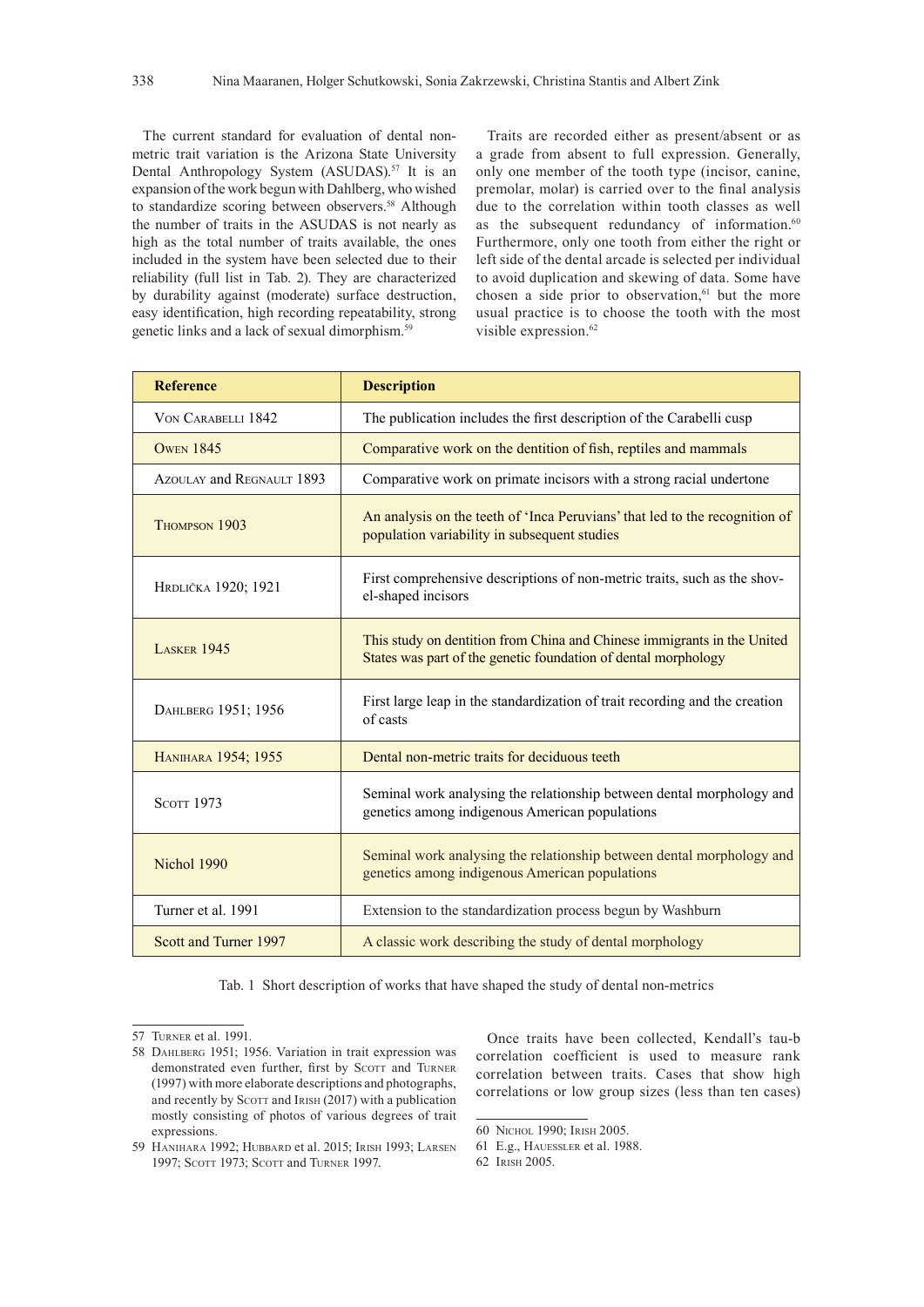| <b>ASUDAS</b> traits                   |                                      |  |  |  |
|----------------------------------------|--------------------------------------|--|--|--|
| WINGING UI1                            | Enamel extensions UM1                |  |  |  |
| LABIAL CONVEXITY UI1                   | Root number UP1                      |  |  |  |
| PALATINE TORUS                         | Root number UM2                      |  |  |  |
| <b>SHOVELLING UI1</b>                  | Congenital absence UM3               |  |  |  |
| DOUBLE-SHOVELLING UI1                  | Odontome P1-2                        |  |  |  |
| PEG-SHAPED INCISOR UI2                 | Lingual cusp number LP2              |  |  |  |
| <b>INTERRUPTION GROOVES UI2</b>        | Anterior fovea LM1                   |  |  |  |
| TUBERCULUM DENTALE UI2                 | Mandibular torus                     |  |  |  |
| <b>BUSHMAN CANINE UC</b>               | Groove pattern LM2                   |  |  |  |
| Distal accessory ridge UC              | Rocker jaw                           |  |  |  |
| Mesial and distal accessory ridges UP2 | Cusp 5 (hypoconulid) LM1             |  |  |  |
| Mesial and distal accessory cusp UP1   | Cusp 6 LM1                           |  |  |  |
| Uto-Aztecan premolar UP1               | Cusp 7 LM1                           |  |  |  |
| Metacone UM3                           | Protostylid LM1                      |  |  |  |
| Hypocone UM2                           | Deflecting wrinkle LM1               |  |  |  |
| Bifurcated hypocone UM2                | Mesial and distal trigonid crest LM1 |  |  |  |
| Cusp 5 UM1                             | Tome's root LP1                      |  |  |  |
| Marginal ridge tubercles UM1           | Root number LC                       |  |  |  |
| Carabelli cusp UM1                     | Root number LM1                      |  |  |  |
| Parastyle UM3                          | Torsomolar angle LM2                 |  |  |  |

Tab. 2 ASUDAS traits

are removed from further analysis along with any traits that do not appear to carry any information across all the samples (i.e., traits that are common within all groups or completely absent in all groups). The remaining trait scores are dichotomized into present/absent according to thresholds established by previous studies, eliminating noise for further multivariate statistical analysis.<sup>63</sup>

The most commonly used method is the C.A.B. Smith's modified mean measure of divergence (MMD).64 MMD uses summary data to compare trait frequencies across groups, allowing it to cope with missing data. The distance statistic has been used in both dental<sup>65</sup> and skeletal non-metric trait analysis.<sup>66</sup> To establish statistically significant differences between groups, an MMD value twice the value of the standard deviation has been suggested.<sup>67</sup> Patterns can be visualized with multidimensional scaling (MDS), which creates a spatial representation of 1-ton dimensions. Due to the high number of variables, causing the data to behave as it was continuous, an interval-level MDS (usually meant for continuous/

<sup>63</sup> Scott 1973; Turner 1985; 1987; Nichol 1990; Sjøvold 1977.

<sup>64</sup> Smith 1972.

<sup>65</sup> Irish 1998; 2003; 2005; Hanihara 1992; 2008; Ullinger et al. 2005.

<sup>66</sup> E.g., see Berry and Berry 1967, where MMD was used for the first time.

<sup>67</sup> Irish 2006.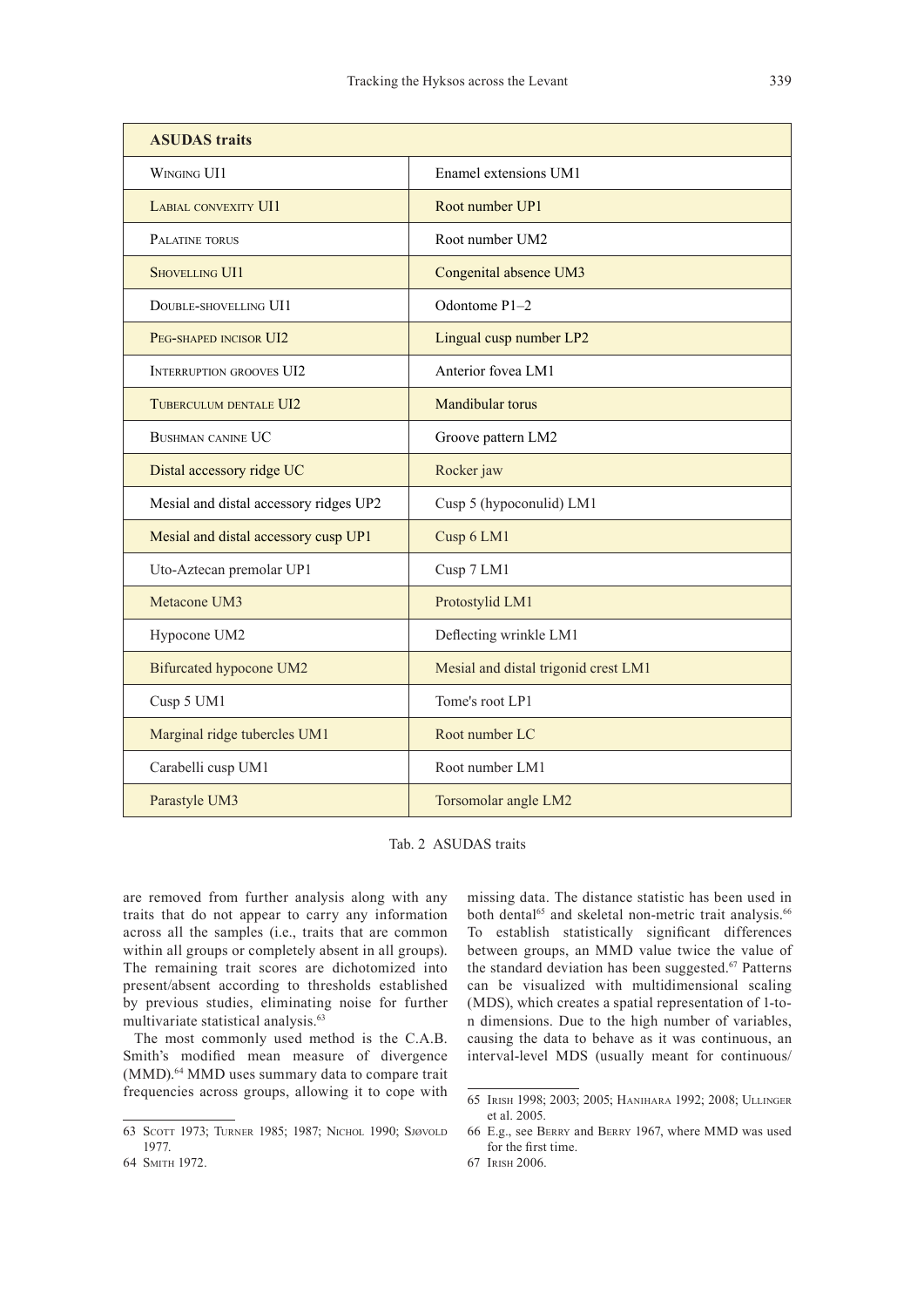| <b>Reference</b>                                                                                 | <b>Location</b>                                                                                                                            | <b>Dating</b>                      | N                           | <b>Description</b>                                                                                                                                                                                                           |
|--------------------------------------------------------------------------------------------------|--------------------------------------------------------------------------------------------------------------------------------------------|------------------------------------|-----------------------------|------------------------------------------------------------------------------------------------------------------------------------------------------------------------------------------------------------------------------|
| 'Ain Ghazal, Wadi<br>Shu'eib, Bab edh-<br><b>ROLER 1982</b><br>Dhra <sup>'</sup> , modern Lejjun |                                                                                                                                            | 6600<br>$BCE-$<br>modern           | 121                         | Though some studies had been pu-<br>blished prior to modern standards,<br>Bab edh-Dhra' showed biological<br>similarity to Mirgissa and Tall Sukas                                                                           |
| <b>BENTLEY 1987</b>                                                                              | Bab edh-Dhra                                                                                                                               |                                    | c. 300                      | Dental traits clustered by chamber,<br>suggesting tombs were shared by<br>family members                                                                                                                                     |
| Ra's el-Hamra<br>MACCHIARELLI 1989                                                               |                                                                                                                                            | 5th-4th<br>millennia<br><b>BCE</b> | 49                          | The within-group variation suggests<br>a prolonged period of genetic isola-<br>tion, leading to micro-differentiati-<br>on; the number of observable traits<br>was not high enough for comparati-<br>ve statistical analysis |
| <b>IRISH 1998</b>                                                                                | Africa                                                                                                                                     | 10000<br>$BCE-$<br>modern          | 1643                        | Significant differences between<br>North African and sub-Saharan sam-<br>ples. North Africans appear most<br>like Europeans and possibly Western<br><b>Asians</b>                                                            |
| PARRAS <sub>2004</sub>                                                                           | Souskiou-Vathyrkak-<br>as, Lemba-Lakkous,<br>Kissonerga-Mosphil-<br>ia, Enkomi, Ayios Ia-<br>kovos, Lerna, Asine,<br>Jerablus-Tahtani (JT) | $3500 -$<br>2400<br><b>BCE</b>     | JT c. 123<br>(total<br>786) | Comparison of Chalcolithic and<br>Middle Bronze sites. Southwestern<br>Cypriot sites share close biological<br>affinities to one another and some<br>similarities with the Early Bronze<br>Syrian site                       |
| ULLINGER ET AL.<br>2005                                                                          | Lachish, Dothan                                                                                                                            | $4000 -$<br><b>332 BCE</b>         | 942                         | Results indicate biological conti-<br>nuity between the Bronze and Iron<br>Ages; Lachish is more homogenous<br>than Dothan, suggesting the latter<br>received a larger influx of people<br>from the Mediterranean            |
| <b>IRISH 2006</b>                                                                                | Egypt                                                                                                                                      | Pre-<br>dynastic-<br>Ptolemaic     | 996                         | Overall homogeneity suggesting<br>population continuity; the distinc-<br>tiveness of the Lisht population<br>could be exclusive marriage practi-<br>ces among the (potentially Upper<br>Egyptian) group or genetic drift     |
| LOVELL AND HADDOW<br>Tell Leilan<br>2006                                                         |                                                                                                                                            | 2500<br><b>BCE</b>                 | 21                          | The intramural burials share fre-<br>quencies with other Canaanite sam-<br>ples, though results are tentative due<br>to the small sample size                                                                                |
| NASSAR <sub>2010</sub><br>Mari                                                                   |                                                                                                                                            | $2950 -$<br>1760<br><b>BCE</b>     | c.30<br>(total c.<br>300)   | Neither dental nor metric and non-<br>metric skeletal analyses revealed<br>differences within the site (oc-<br>cupation continuum) or between<br>Mari and Tell Leilan and Jerablus-<br>Tahtani                               |
| Elias 2016<br><b>Beirut and Batroun</b>                                                          |                                                                                                                                            | $1 - 300$<br>CE                    | 213                         | Variation was detected between<br>sexes, and age groups, as well as<br>between phases, reflecting the city's<br>history as a Roman colony                                                                                    |

Tab. 3 Biodistance studies on Western Asian and ancient Egyptian populations using ASUDAS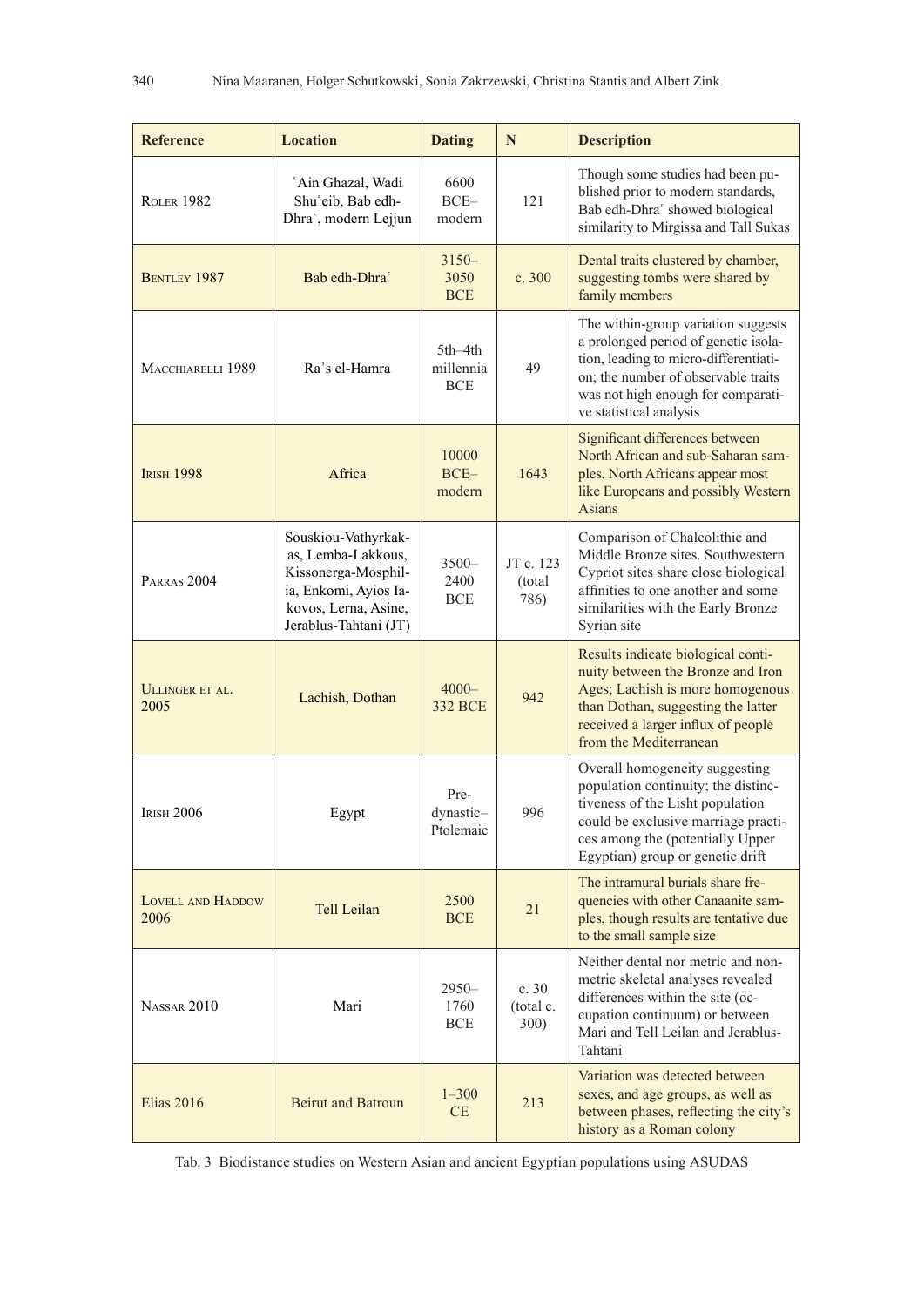| <b>Phase</b>   | Str. | Dyn.             | <b>MB</b> phase | <b>Changes in occupation and mate-</b><br>rial culture                                                                                                                                                                                                                                                                                                                      | <b>Orientation of tombs</b>                                                                |
|----------------|------|------------------|-----------------|-----------------------------------------------------------------------------------------------------------------------------------------------------------------------------------------------------------------------------------------------------------------------------------------------------------------------------------------------------------------------------|--------------------------------------------------------------------------------------------|
| $\mathbf{1}$   | G    | 13 <sub>th</sub> | MB IIA          | Settlement area with tombs const-<br>ructed nearby or in domestic cour-<br>tyards. Donkey burials, toggle pins<br>and weapon burials appear.                                                                                                                                                                                                                                | No pattern                                                                                 |
| $\overline{2}$ | F    | 13th             | MB IIA-B        | The area is redistributed and parti-<br>ally sectioned into plots. The temple<br>precinct becomes prominent with<br>Temple III in the centre with smaller<br>north-eastern oriented structures<br>and Egyptian mortuary chapels built<br>around it. Cemeteries are moved to<br>the margins of the area.                                                                     | Aligned with Temple III either<br>south-south-east or south-east;<br>very little variation |
| $\overline{2}$ | E/3  | 13th             | <b>MB IIB</b>   |                                                                                                                                                                                                                                                                                                                                                                             |                                                                                            |
| $2 - 3$        | E/2  |                  | <b>MB IIB</b>   |                                                                                                                                                                                                                                                                                                                                                                             |                                                                                            |
| 3              | E/1  | 14 <sub>th</sub> | <b>MB IIB</b>   | Living quarters are expanded over<br>tombs and chapels; the plots stay the<br>same (same owners). New eastern<br>Delta material culture emerges and<br>the amount of Cypriot imports incre-<br>ases. Weapons change from copper<br>to bronze and begin to disappear<br>from funerary deposits (this does not<br>happen in the rest of Levant until the<br>Late Bronze Age). | Greater<br>flexibility but<br>little<br>change                                             |
| 3              | D/3  | 14th             | <b>MB IIC</b>   |                                                                                                                                                                                                                                                                                                                                                                             |                                                                                            |
| $\overline{4}$ | D/2  | 15th             | <b>MB IIC</b>   | New tomb architecture (large shaft<br>tombs connected to house architec-<br>ture with both men and women,<br>perhaps family tombs). Very little to<br>no Syro-Palestinian imports; instead,<br>concentration is on Cypriot imports.<br>Weapons have disappeared from<br>burials.                                                                                            |                                                                                            |

Tab. 4 Tell el-Dabʿa Area A/II phases with corresponding strata (Str.), pharaonic dynasties (Dyn.) and Levantine Middle Bronze (MB) phases<sup>68</sup>

metric data) should be used.<sup>69</sup> Correspondence Analysis  $(CA)$ ,<sup>70</sup> a form of principal component analysis, can be used to measure variation among samples. It creates a chi-square distance matrix of the discrete data, revealing the variables that explain most of the variation. The visualization of CA values is very close to the MDS diagram.<sup>71</sup>

Despite its popularity in many craniometric studies, the Mahalanobis distance measure  $(D^2)^{72}$  has not gained the same level of popularity as MMD, though it has some appealing advantages.  $D^2$  calculates weighted average correlations for each sample, which means it is not crippled by the effects of small sample sizes and it can account for any potential residual inter-trait correlation. But, because the weighted correlations are generated by calculating correlations

<sup>68</sup> Forstner-Müller 2010, 127–129.

<sup>69</sup> Irish 2005; 2006.

<sup>70</sup> Benzécri 1973; Hirschfeld 1935.

<sup>71</sup> Irish 2006.

<sup>72</sup> Mahalanobis 1927.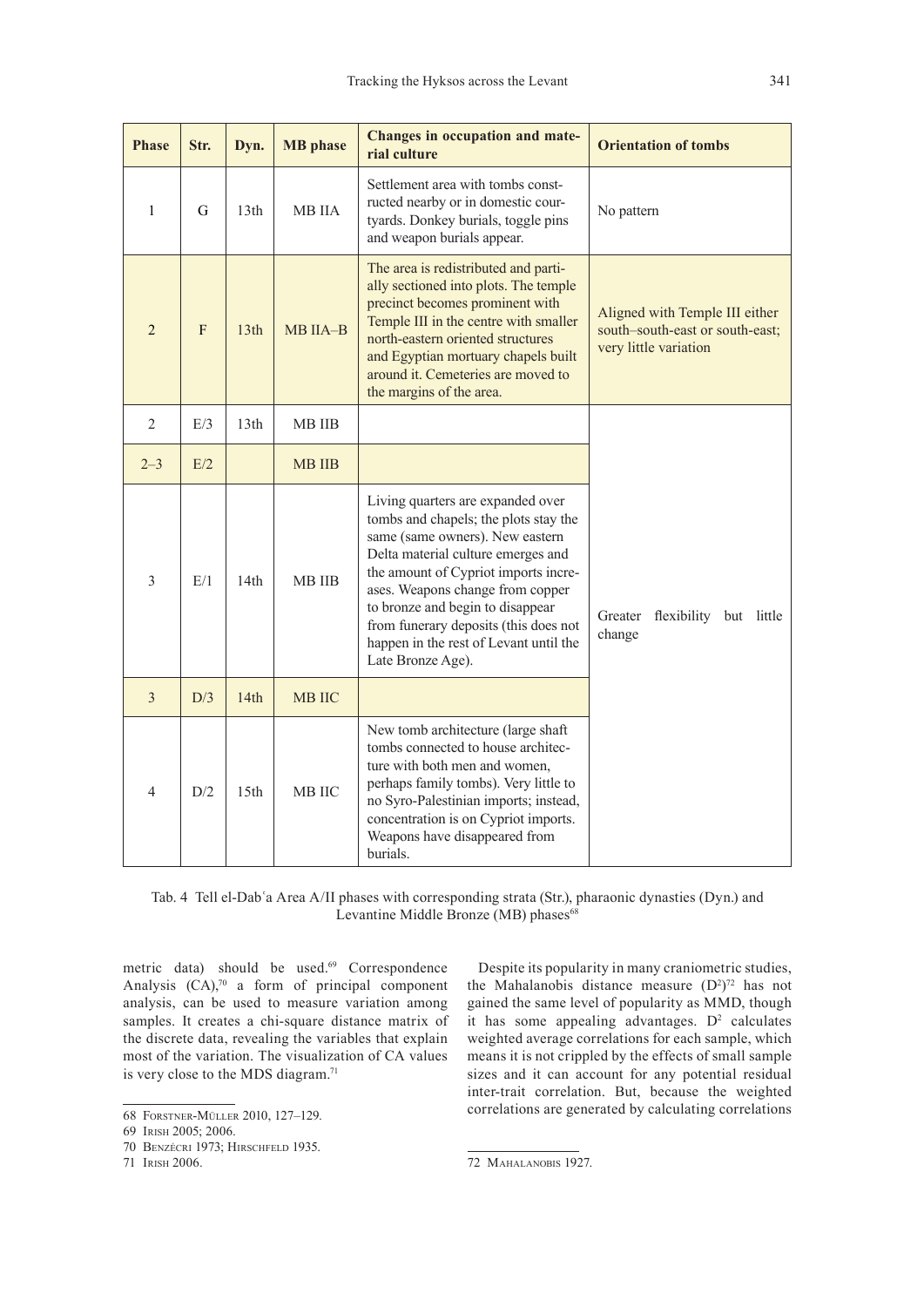in each sample and then pooling the results using group sizes,  $D^2$  cannot cope with missing data like MMD.73 It has also been noted that distance measures are usually correlated and give very simil9,5

Dental non-metric trait analysis has proven useful in studies considering variation in palaeontological, $74$ archaeological and modern settings. Table 3 contains studies that have been conducted on Western Asiatic and ancient Egyptian material using the ASUDAS (eliminating studies that do not follow the current standards). The increasing volume of research in the eastern Delta<sup>75</sup> and across Western Asia has expanded the Bronze Age networks using a wide spectrum of material evidence. However, aside from a few biodistance analyses, skeletal evidence has remained mostly poorly utilized in these investigations. This is partially due to practical and methodological challenges, as biodistance analyses relying on morphology require large enough sample sizes (circa ten per group) with little destruction to the observable element.

#### **Analysing Tell el-Dabʿa**

To study the Hyksos migration patterns, human skeletal remains from the Hyksos capital Avaris are analysed and compared with skeletal remains from the eastern Mediterranean and Western Asia. The majority of currently available Hyksos skeletal material was excavated during 1966−1969 and 1975−1980 in Tell el-Dabʿa Area A/II.76

The temples and burials seen in A/II combine to create a mixture of Egyptian and Near Eastern traditions77 with gradual diachronic development before forming the unique eastern Delta culture visible in the later phases (Tab. 4). Phase 3 is marked by the appearance of a distinctive Delta material culture that exhibits both Egyptian and Levantine traditions, and even further changes can be observed from the funerary evidence in Phase 4.78 The most notable features of continuation, however, are Temple III, used from the late  $13<sup>th</sup>$  to the early  $18<sup>th</sup>$  Dynasty, and the land plots that appear to have remained unchanged throughout the period.79

Winkler and Wilfing conducted an osteological analysis on the human remains, recording age, sex and ancestry, as well as dental, cranial and post-cranial

- 78 Cf. PRELL in this volume.
- 79 Forstner-Müller 2010, 127–129.

metric and non-metric information.80 The results pointed to a population of poor health with a low life expectancy at birth. A hierarchical cluster analysis on craniometry separated the Tell el-Dabʿa males from the females, tying them more closely to the Levantine area and especially to the individuals in the Iron Age cemetery of Kamid el-Loz.<sup>81</sup> This implies that immigration followed uxorilocal activity, with males moving into the area and forming relationships with local females, which was a common custom among mercenaries and sailors at the time.<sup>82</sup>

The Tell el-Dabʿa skeletal report and the official ASUDAS standard were published in the same year. Therefore, the dental non-metric data recorded by Winkler and Wilfing could not have followed the grades of the current standard, and the list of traits is not as comprehensive. The original analysis is now expanded on by employing ASUDAS, and the data are processed using a suite of statistical tools (mentioned in the previous section) and considered in light of ethnogenesis theory, kinship and, ultimately, large-scale migration patterns. Before asking any question about the Hyksos provenance, the intra-site dynamics of Tell el-Dabʿa must be understood. Were the Hyksos, in fact, a biologically homogenous group, or was unity formulated through other factors?

#### **Discussion and Conclusions**

Early scholarship relied heavily on textual evidence produced by contemporary outsiders and much later historians, whilst more recent archaeological research has produced contradicting evidence, especially against the accounts given by Manetho. The gradual development of Avaris and the changes visible in the archaeological record generate a mixture of material culture from sites across the eastern Mediterranean, potentially of several origins, raising the question of the use of a single denominator.

The study of Hyksos provenance and identity is part of the current trend in archaeological research of pursuing a view of the past that considers all facets of human existence. Interpretations have moved away from unilinear descriptions to interpretations where humans are regarded as a dynamic part of the environment and the surrounding community, both culturally and biologically.

Non-destructive biodistance analysis using macroscopic methods can be of great value where other techniques are not available due to access or preservation circumstances. Though the success of current research in its endeavour to move away from old conventions has been questioned in bioanthropology,<sup>83</sup> the ongoing development of

- 81 Winkler and Wilfing 1991, 95.
- 82 Bietak 1996, 35–36.

<sup>73</sup> Irish 2010.

<sup>74</sup> E.g., Edgar 2002; Gómez-Robles et al. 2012; Guatelli-STEINBERG and IRISH 2005; HANIHARA 2008; MARTINÓN-TORRES et al. 2007; SCOTT and TURNER 1997.

<sup>75</sup> Bietak 1996; Forstner-Müller 2010; Forstner-Müller et al. 2015; Holladay 1982; Redmount 2000; Rzepka et al. 2009.

<sup>76</sup> Winkler and Wilfing 1991.

<sup>77</sup> Cf. BIETAK in this volume.

<sup>80</sup> Winkler and Wilfing 1991.

<sup>83</sup> Armelagos and Van Gerven 2003.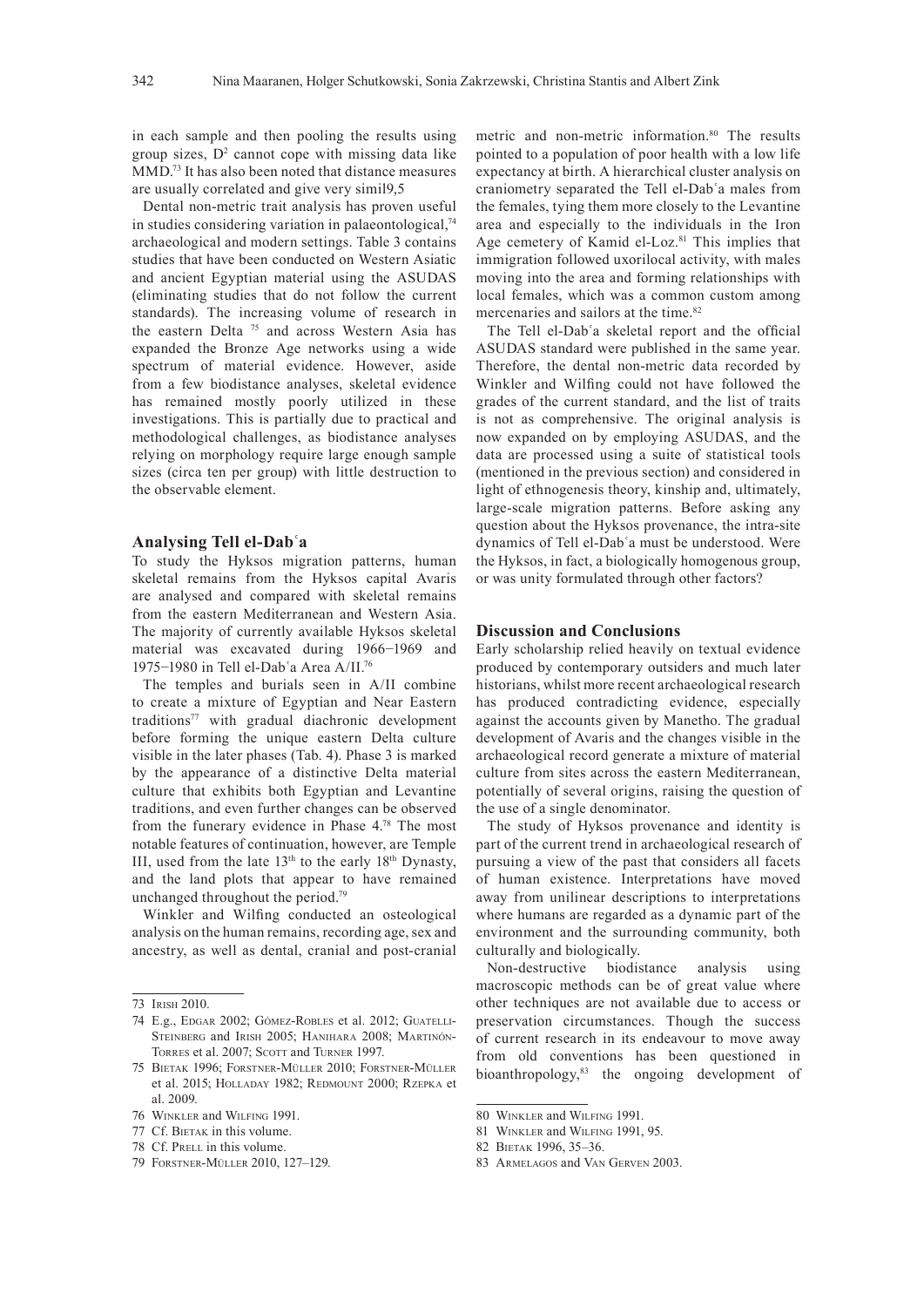methodology and clarification of theory argues against stagnation.<sup>84</sup> Current biodistance analyses have the awareness to reject preconditioning models and instead focus on other factors, such as preferring geographic distance to culturally constructed affiliation. Ethnogenesis theory has created a framework that improves the understanding of kinship patterns that do not rely solely on biological closeness. By changing scale, biodistance analysis

can generate intra-site studies that build into patterns of migration and mobility 'from the ground up'.<sup>85</sup>

#### **Acknowledgements**

Research Track 7 of the Hyksos Enigma Project thanks the ICAANE workshop organizers, Manfred Bietak and Silvia Prell, as well as all the speakers who contributed to the workshop.



"This project has received funding from the European Research Council (ERC) under the European Union's Horizon 2020 research and innovation programme (grant agreement no. 668640)"

<sup>84</sup> Konigsberg 2006, 266; Stojanowski 2013.

<sup>85</sup> Hakenbeck 2008, 21.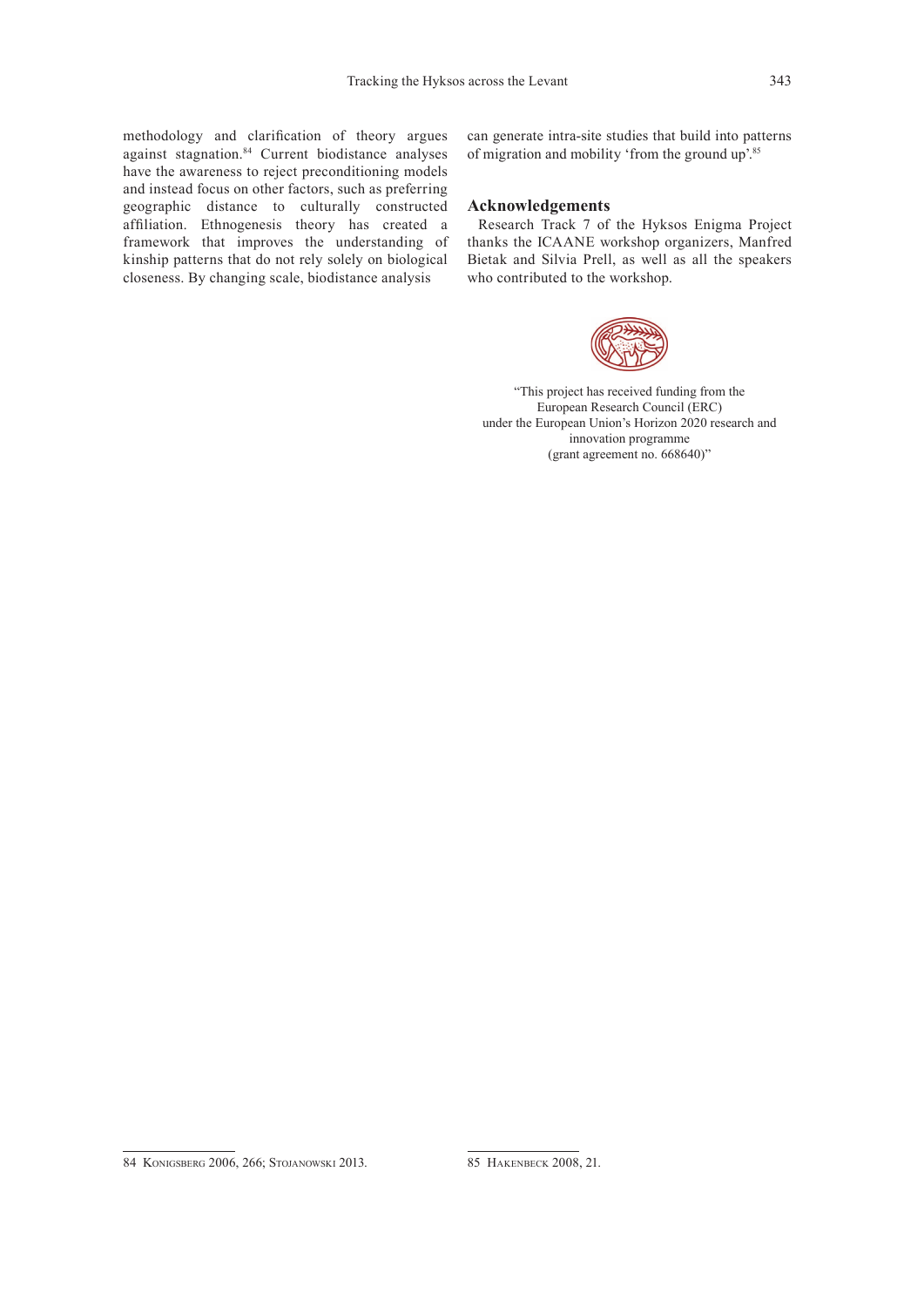### **Bibliography**

Adams, W.Y.

- 1968 Invasion, Diffusion, Evolution? *Antiquity* 42, 194– 215.
- ADAMS, W.Y., VAN GERVEN, D.P. and Levy, R.S.<br>1978 The Retreat from Migrationism Anni
- The Retreat from Migrationism, *Annual Review of Anthropology* 7, 483–532.

#### ALT, A.

1954 *Die Herkunft der Hyksos in neuer Sicht*, Berlin.

Anthony, D.W.

1990 Migration in Archaeology: The Baby and the Bathwater, *American Anthropologist* 92, 895–914.

Armelagos, G.J., Carlson, D.S. and Van Gerven, D.P.

1982 The Theoretical Foundations and Development of Skeletal Biology, in: F. Spencer (ed.), *A History of American Physical Anthropology*, New York, 305– 328.

Armelagos, G.J. and Van Gerven, D.P.

2003 A Century of Skeletal Biology and Paleopathology: Contrasts, Contradictions, and Conflicts, *American Anthropologist* 105, 53–64.

Azoulay, L. and Regnault, F.

1893 Des diverses formes des dents incisives supérieures. *Bulletins et Mémoires de la Société d'Anthropologie de Paris* 16, 266-269.

#### Bader, B.

- 2008 Avaris and Memphis in the Second Intermediate Period in Egypt (ca. 1770–1550/40 B.C.), in: J.M. Córdoba, M. Molist, M.C. Pérez, I. Rubio and S. Martínez (eds.), *Proceedings of the 5th International Congress on the Archaeology of the Ancient Near East*, Madrid.
- 2012 Migration in Archaeology: An Overview with a Focus on Ancient Egypt, in: M. Messer, R. Schroeder and R. Wodak (eds.), Migrations: *Interdisciplinary Perspectives*, Vienna, 213–226.

#### Barth, F.

1969 *Ethnic Groups and Boundaries: The Social Organization of Culture Difference*, London.

## BECKERATH, J. VON<br>1964 Untersuck

1964 *Untersuchungen zur politischen Geschichte der Zweiten Zwischenzeit in Ägypten*, Glückstadt.

Bentley, G.

1987 *Kinship and Social Structure at Early Bronze IA Bab edh-Dhraʿ, Jordan*, PhD Dissertation, University of Chicago, Chicago.

#### Benzécri, J.P.

1973 *L'Analyse des données*, Paris.

Berry, A. and Berry, R.

1967 Epigenetic Variation in the Human Cranium, *Journal of Anatomy* 101, 361–379.

Bietak, M.

- 1996 *Avaris: The Capital of the Hyksos. Recent Excavations at Tell el-Dabʿa*, London.
- 2003 Two Ancient Near Eastern Temples with Bent Axis in the Eastern Nile Delta, *Egypt and the Levant* 13, 13–38.

Binford, L.

1965 Archaeological Systematics and the Study of Culture Process, *American Antiquity* 31.2.1, 203–210.

Blumenbach, J.F.

1775 *De Generis humani varietate nativa liber*, Göttingen.

BOURRIAU, J.<br>2010 The

The Relative Chronology of the Second Intermediate Period: Problems in Linking Regional Archaeological Sequences, in: M. Marée (ed.), *The Second Intermediate Period (Thirteenth–Seventeenth Dynasties): Current Research, Future Prospects*, Orientalia Lovaniensia Analecta 192, Leuven, Paris, Dudley, 11–38.

Buikstra, J.E.

1977 Biocultural Dimensions of Archaeological Study: A Regional Perspective, in: R. Blakely (ed.), *Biocultural Adaptation in Prehistoric America*, Athens.

Buikstra, J.E., Frankenberg, S.R. and Konigsberg, L.W.

1990 Skeletal Biological Distance Studies in American Physical Anthropology: Recent Trends, *American Journal of Physical Anthropology* 82, 1–7.

BURMEISTER, S.<br>2000 Archa Archaeology and Migration: Approaches to an Archaeological Proof of Migration, *Current Anthropology* 41, 539–567.

Carabelli, G.

1842 *Systematisches Handbuch der Zahnheilkunde*, Wien.

Cavalli-Sforza, L.L., Menozzi, P. and Piazza, A.

1994 *The History and Geography of Human Gene*, Princeton.

#### Clark, G.

1972 *Star Carr: A Case Study in Bioarchaeology*, New York.

COLLIER, J.F. and YANAGISAKO, S.J. (eds.)<br>1987 Gender and Kinshin: Essays towar

1987 *Gender and Kinship: Essays toward a Unified Analysis*, Stanford.

Connerton, P.

1989 *How Societies Remember*, Cambridge.

Dahlberg, A.A.

1956 *Materials for the Establishment of Standards of Tooth Characteristics, Attributes and Techniques in Morphological Studies of the Dentition*, Chicago.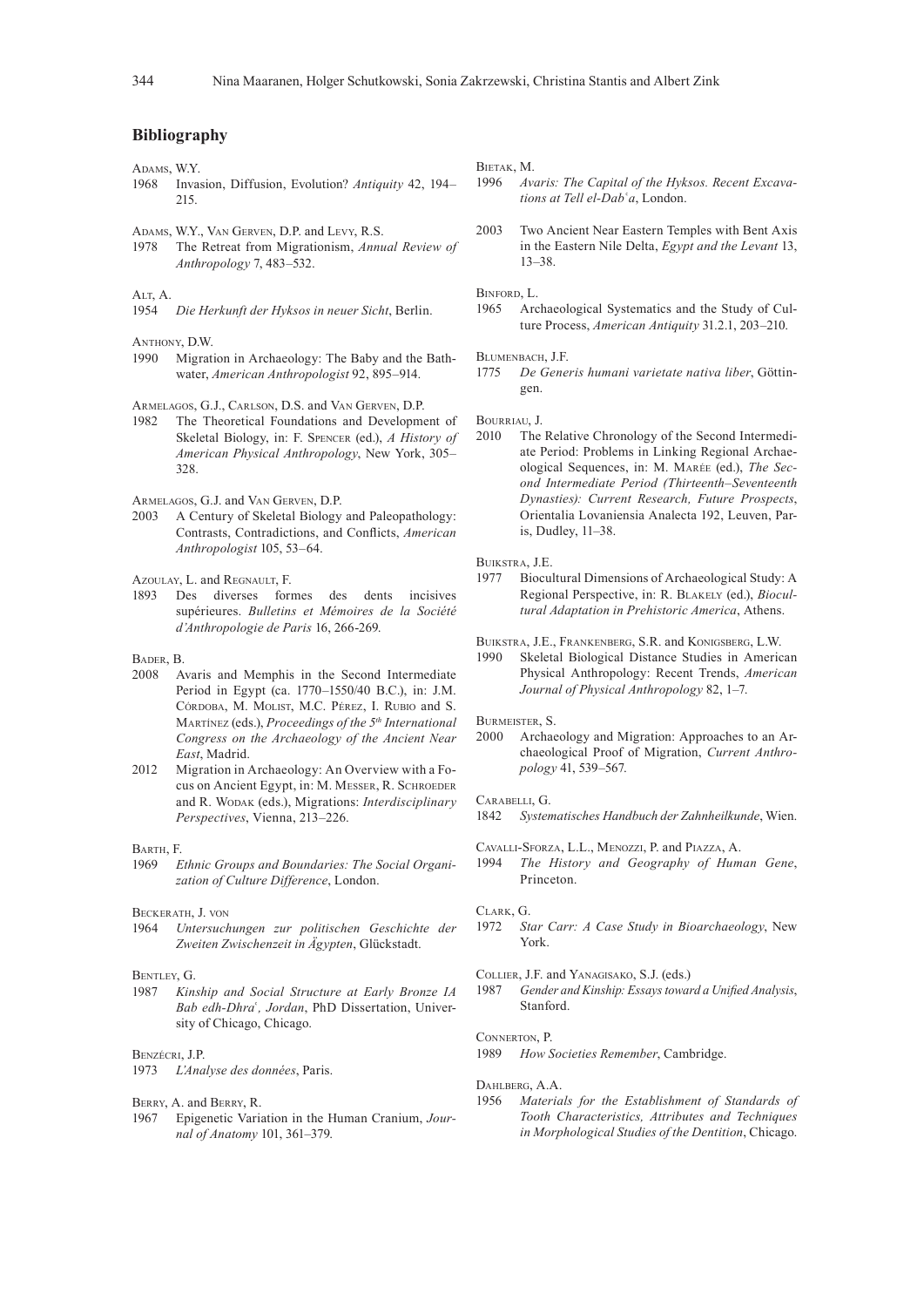- 1951 The Dentition of the American Indian, in: W.S. Laughlin (ed.), *Papers on the Physical Anthropology of the American Indian*, New York, 138–176.
- Dommelen, P. van
- 2014 Moving On: Archaeological Perspectives on Mobility and Migration, *World Archaeology* 46, 477–483.

## EDGAR, H.J.H.<br>2002 Biolog

**Biological Distance and the African American Denti***tion*, Columbus.

# ELIAS, N.<br>2016 *I*

2016 *Pratiques funéraires et identités biologiques à Berytus et à Botrys à l'époque romaine (Liban, Ier siècle av. J.-C. - IVème siècle apr. J.-C.), archéologie et préhistoire*, PhD Dissertation, Université de Bordeaux, Bordeaux.

#### Engberg, R.M.

1939 *The Hyksos Reconsidered*, Studies in Ancient Oriental Civilization 18, Chicago.

Flinders Petrie, W.M.

1906 *Hyksos and Israelite Cities*, London.

FLOWER, H.W.<br>1885 On the

On the Size of the Teeth as a Character of Race, J*ournal of the Anthropological Institute of Great Britain and Ireland* 14, 183–187.

FORSTNER-MÜLLER, I.<br>2010 Tombs and I

Tombs and Burial Customs at Tell el-Dab'a during the Late Middle Kingdom and the Second Intermediate Period, in: M. Marée (ed.), *The Second Intermediate Period (Thirteenth–Seventeenth Dynasties): Current research, Future Prospects*, Orientalia Lovaniensia Analecta 192, Leuven, Paris, Dudley, 127–138.

Forstner-Müller, I., Jeuthe, C., Michel, V. and Prell, S.

2015 Grabungen des Österreichischen Archäologischen Instituts Kairo in Tell el-Dabʿa/Avaris, *Egypt and the Levant* 25, 17–71.

GARDINER A H.

1916 The Defeat of the Hyksos by Kamōse: The Carnarvon Tablet, No. I, *Journal of Egyptian Archaeology*  3, 95–110.

Gardiner, A.H. and Peet, T.E.

1955 *The Inscriptions of Sinai*, London.

Greenblatt, S.

2010 *Cultural Mobility*, Cambridge.

#### GRIFFITH, F.L.

1897 *Hieratic Papyri from Kahun and Gurob*, London.

GUATELLI-STEINBERG, D. and IRISH, J.D.<br>2005 Rrief Communication: Far

Brief Communication: Early Hominin Variability in First Molar Dental Trait Frequencies, American Journal of Physical Anthropology 128, 477–484.

Haber, M., Doumet-Serhal, C., Scheib, C., Xue, Y., Danecek, P., Mezzavilla, M., Youhanna, S., Martiniano, R., Prado-Martinez, J., Szpak, M., Matisoo-Smith, E., Schutkowski, H., Mikulski, R., Zalloua, P., Kivisild, T. and Tyler-Smith, C.

2017 Continuity and Admixture in the Last Five Millennia of Levantine History from Ancient Canaanite and Present-Day Lebanese Genome Sequences, *American Journal of Human Genetics* 101, 274–282.

Hakenbeck, S.

2008 Migration in Archaeology: Are We Nearly There Yet? *Archaeological Review from Cambridge* 23, 9–26.

Hanihara, K.<br>1954 **Studi** 

- Studies on the Deciduous Dentition of the Japanese and the Japanese-American Hybrids. I. Deciduous Incisors, *Journal of the Anthropological Society of Nippon* 63, 168–185.
- 1955 Studies on the Deciduous Dentition of the Japanese and the Japanese-American Hybrids. II. Deciduous Canines, *Journal of the Anthropological Society of Nippon* 64, 63–82.

Hanihara, T.

- 1992 Dental and Cranial Affinities among Populations of East Asia and the Pacific: The Basic Populations in East Asia, IV, *American Journal of Physical Anthropology* 88, 163–182.
- 2008 Morphological Variation of Major Human Populations Based on Nonmetric Dental Traits, *American Journal of Physical Anthropology* 136, 169–182.
- HAWASS, Z., GAD, Y.Z., ISMAIL, S., KHAIRAT, R., FATHALLA, D., Hasan, N., Ahmed, A., Elleithy, H., Ball, M., Gaballah, F., Wasef, S., Fateen, M., Amer, H., Gostner, P., Selim, A., Zink, A. and Pusch, C.M.
- 2010 Ancestry and Pathology in King Tutankhamun's Family, *Journal of the American Medical Association* 303, 638–647.
- Hawass, Z., Ismail, S., Selim, A., Saleem, S.N., Fathalla,
- D., Wasef, S., Gad, A.Z., Saad, R., Fares, S., Amer, H., GOSTNER, P., GAD, Y.Z., PUSCH, C.M. and ZINK, A.R.
- 2012 Revisiting the Harem Conspiracy and Death of Ramesses III: Anthropological, Forensic, Radiological, and Genetic Study, *British Medical Journal* 345, <https://www.bmj.com/content/345/bmj. e8268> (last access 19 July 2019)

Hefner, J.T., Pilloud, M.A., Buikstra Jane, E. and Vogels-**BERG, C.C.M.**<br>2016 A Br

A Brief History of Biological Distance Analysis, in: M.A. Pilloud and T. Hefner Joseph (eds.), *Biological Distance Analysis: Forensic and Bioarchaeological Perspectives*, London, 3–22.

Helck, H.

1971 *Die Beziehungen Ägyptens zu Vorderasien im 3.*  und 2 Jahrtausend v. Chr., 2<sup>nd</sup> edition, Wiesbaden.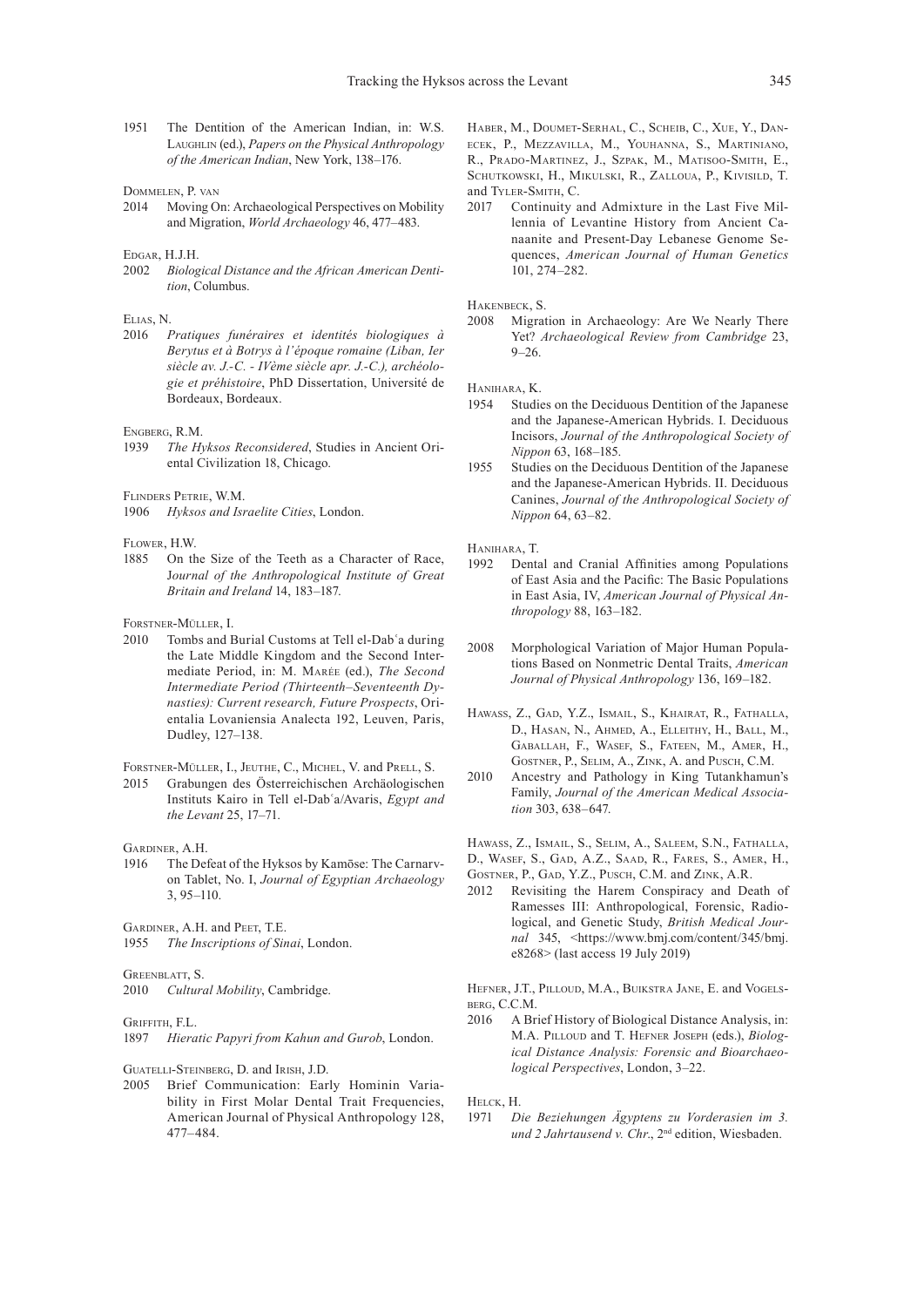Hirschfeld, H.O.

- 1935 A Connection between Correlation and Contingency, *Proceedings of the Cambridge Philosophical Society* 31, 520–524.
- Holladay, J.S.
- 1982 *Tell el-Maskhuta: Preliminary Report on the Wadi Tumilat Project 1978–1979*, Malibu.
- Hrdlička, A.
- 1920 Shovel-Shaped Teeth, *American Journal of Physical Anthropology* 3.4, 429–465.
- 1921 Further Studies of Tooth Morphology, *American Journal of Physical Anthropology* 4.3, 141–176.

HUBBARD, A.R., GUATELLI-STEINBERG, D. and IRISH, J.D.

2015 Do Nuclear DNA and Dental Nonmetric Data Produce Similar Reconstructions of Regional Population History? An Example from Modern Coastal Kenya, *American Journal of Physical Anthropology* 157, 295–304.

IRISH, J.D.<br>1993 *B* 

- $Biological$  *Affinities of Late Pleistocene through Modern African Aboriginal Populations: The Dental Evidence*, PhD Dissertation, Arizona State University, Tempe.
- 1998 Dental Morphological Affinities of Late Pleistocene through Recent Sub-Saharan and North African Peoples, *Bulletins et mémoires de la Société d'anthropologie de Paris* 10, 237–272.
- 2005 Population Continuity vs. Discontinuity Revisited: Dental Affinities among Late Paleolithic through Christian Era Nubians, American Journal of Physical Anthropology 128, 520–535.
- 2006 Who Were the Ancient Egyptians? Dental Affinities among Neolithic through Postdynastic Peoples, *American Journal of Physical Anthropology* 129, 529–543.
- 2010 The Mean Measure of Divergence: Its Utility in Model-Free and Model-Bound Analyses Relative to the Mahalanobis D-2 Distance for Nonmetric Traits, *American Journal of Human Biology* 22, 378–395.

Irish, J.D. and Friedman, R.

- 2010 Dental Affinities of the C-group Inhabitants of Hierakonpolis, Egypt: Nubian, Egyptian, or Both? HOMO, J*ournal of Comparative Human Biology* 61, 81–101.
- Irish, J.D. and Guatelli-Steinberg, D.
- 2003 Ancient Teeth and Modern Human Origins: An Expanded Comparison of African Plio-Pleistocene and Recent World Dental Samples Article, *Journal of Human Evolution* 45, 113–144.

JOHNSON, K.M. and PAUL, K.S.

2016 Bioarchaeology and Kinship: Integrating Theory, Social Relatedness, and Biology in Ancient Family Research, *Journal of Archaeological Research* 24, 75–123.

Keller, A., Graefen, A., Ball, M., Matzas, M., Boisguerin, V., Maixner, F., Leidinger, P., Backes, C., Khairat, R., Forster, M., Stade, B., Franke, A., Mayer, J., Spangler, J., McLaughlin, S., Shah, M., Lee, C., Harkins, T.T., Sartori, A., Moreno-Estrada, A., Henn, B., Sikora, M., Semino, O., Chiaroni, J., Rootsi, S., Myres, N.M., Cabrera, V.M., Underhill, P.A., Bustamante, C.D., Vigl, E.E., Samadelli, M., Cipollini, G., Haas, J., Katus, H., O'Connor, B.D., Carlson, M.R., Meder, B., Blin, N., Meese, E., Pusch, C.M. and Zink, A.

2012 New Insights into the Tyrolean Iceman's Origin and Phenotype as Inferred by Whole-Genome Sequencing, *Nature Communications* 3, 698.

Kelly, R.L.

1992 Mobility/Sedentism: Concepts, Archaeological Measures, and Effects, *Annual Review of Anthropology* 21, 43–66.

Killgrove, K.

2013 Bioarchaeology, in: J.L. Jackson, Jr. (ed.), *Oxford Bibliographies Online – Anthropology*, http://www. oxfordbibliographies.com/abstract/document/obo-9780199766567/obo-9780199766567-0121.xml?rskey=Va4vCj&result=7 (last access 19 July 2019)

KONIGSBERG, L.W.<br>2006 A Post-N

A Post-Neumann History of Biological and Genetic Distance Studies in Bioarchaeology, in: J.E. Buikstra and L.A. Beck (eds.), *Bioarchaeology: The Contextual Analysis of Human Remains*, Amsterdam, 263–280.

#### Kossinna, G.

1911 *Die Herkunft der Germanen*, Leipzig.

Labib, P.C.

1936 *Die Herrschaft der Hyksos in Ägypten und ihr Sturz*, Glückstadt.

LARSEN, C.S.<br>1997 Biog

- Bioarchaeology: Interpreting Behavior from the *Human Skeleton*, New York.
- 1987 Bioarchaeological Interpretations of Subsistence Economy and Behavior from Human Skeletal Remains, in: M.B. Schiffer (ed.), *Advances in Archaeological Method and Theory*, San Diego, 339–445.

Lasker, G.W.

1945 Observations on the Teeth of Chinese Born and Reared in China and America, *American Journal of Physical Anthropology* 3, 129–150.

Lévi-Strauss, C.

1952 *Race and History*, Paris.

LINNAEUS, C.<br>1735 Syst

- 1735 *Systema naturae*, Leiden.
- Systema naturae per regna tria naturae, secundum *classes, ordines, genera, species, cum characteribus,*  differentiis, synonymis, locis, 10<sup>th</sup> edition, Stockholm.

LOPRIENO, A.<br>1988 Topo

1988 *Topos und Mimesis: zum Ausländer in der ägyptischen Literatur*, Wiesbaden.

LOVELL, N.D. and HADDOW, S.

2006 Nonmetric Traits on Permanent Dentition from Bronze Age Tell Leilan, Syria, *International Journal of Dental Anthropology* 11, 1–21.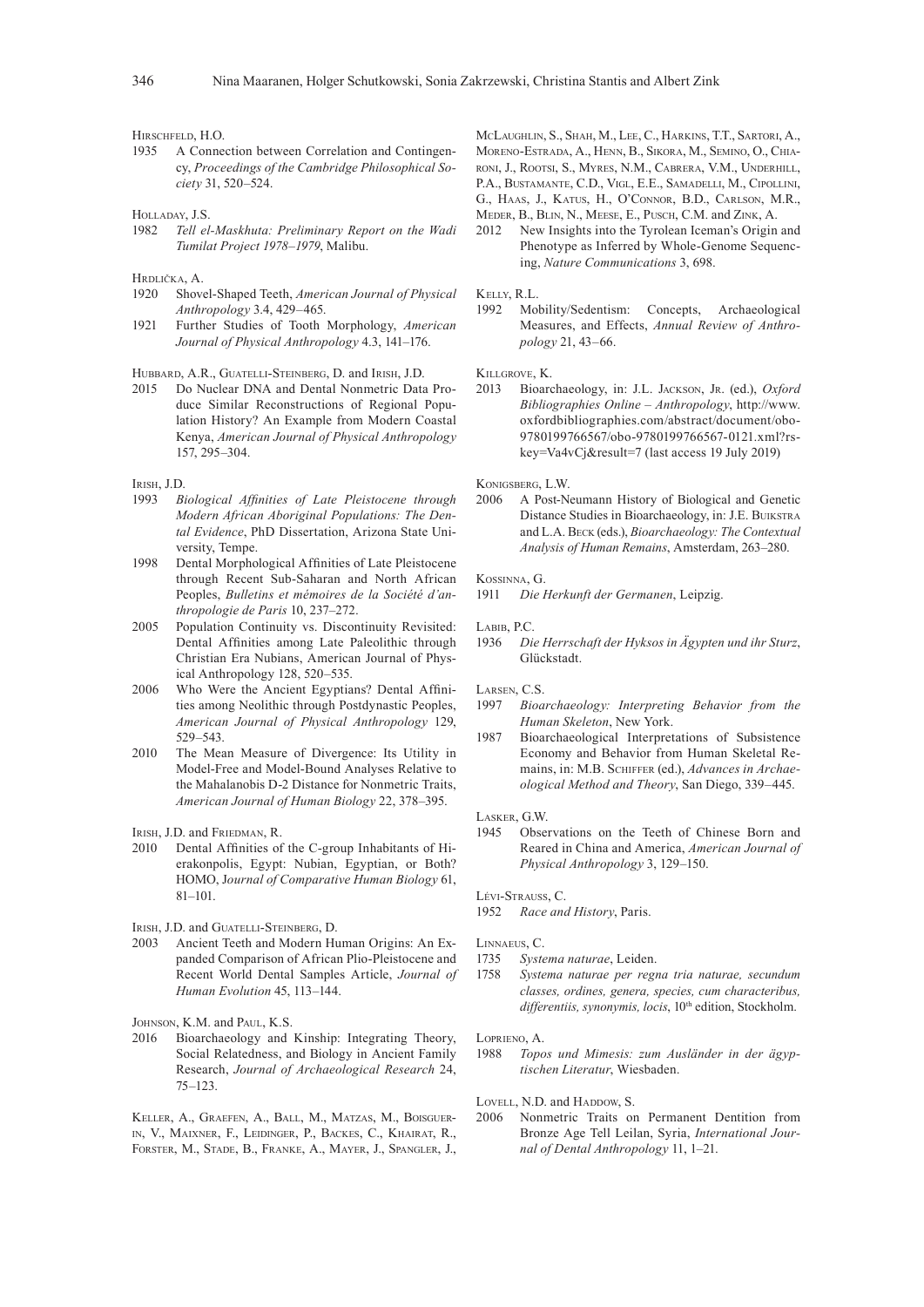LUFT, U.

- 1992 Asiatics in Illahun: A Preliminary Report, in: EDI-TOR, *Atti Sesto Congresso Internationale di Egittologia*. Atti, volume II, Torino, 291–297.
- MACCHIARELLI, R.<br>1989 Prehistor
- Prehistoric "Fish-Eaters" along the Eastern Arabian Coasts: Dental Variation, Morphology, and Oral Health in the Ra's al-Hamra Community (Qurum, Sultanate of Oman, 5th–4th Millennia BC), *American Journal of Physical Anthropology* 78, 575–594.
- MaCcormack, C. and Strathem, M. (eds.) 1980 *Nature, Culture, and Gender*, Cambridge.
- MAHALANOBIS, P.C.<br>1927 Analysis o
- Analysis of Race Mixture in Bengal, *Journal of the Asiatic Society of Bengal* 23, 301–333.

#### Marks, J.

1995 *Human Biodiversity: Genes, Race and History*, New York.

## MASPERO, G.<br>1903 Hist

- History of Egypt, Chaldea, Syria, Babylonia, and *Assyria*, London.
- Mikels-Carrasco, J.
- 2012 Sherwood Washburn's New Physical Anthropology: Rejecting the "Religion of Taxonomy", *History and Philosophy of the Life Sciences* 34, 79–101.
- Moore, J.H.
- 1994 Putting Anthropology Back Together Again: The Ethnogenetic Critique of Cladistic Theory, *American Anthropologist* 96, 925–948.

MOORREES, C.F.

1957 The Aleut Dentition: A Correlative Study of Dental Characteristics in an Eskimoid People, Cambridge, MA.

#### Morton, S.G.

1844 *Crania Aegyptiaca*, Philadelphia.

Myhre, B.M. and Myhre, B.

1972 The Concept 'Immigration' in Archaeological Contexts Illustrated by Examples from West Norwegian and North Norwegian Early Iron Age, *Norwegian Archaeological Review* 5, 45–70.

Nassar, J.<br>2010 La

Les espaces funéraires infra-urbains de Mari *(Moyen-Euphrate, 2900–1760 AV.J.-C.), analyse archéo-anthropologique*, PhD Dissertation, Lebanese University, Beirut.

#### Newberry, P.E.

1893 *Beni Hasan*, London.

#### NICHOL, C.R.

1990 *Dental Genetics and Biological Relationships of the Pima Indians of Arizona*, PhD Dissertation, Arizona State University, Tempe.

Owen, R.

1840 *Odontography; or, a Treatise on the Comparative Anatomy of the Teeth; Their Physiological Relations, Mode of Development, and Microscopic Structure, in the Vertebrate Animals*, London.

# Parras, Z.<br>2004 TI

**The Biological Affinities of the Eastern Mediterra***nean in the Chalcolithic and Bronze Age: A Regional Dental Non-metric Approach*, PhD Dissertation, University of Sheffield, Sheffield.

Redmount, C.

2000 *On an Egyptian/Asiatic Frontier*, Vol. 3, PhD Dissertation, University of Chicago, Chicago.

ROLER, K.L.<br>1992 Nea

*Near Eastern Dental Variation: Past and Present, MA Thesis*, Arizona State University, Tempe.

Rzepka, S., Wodzinska, A., Hudec, J. and Herbich, T.

2009 Tell el-Retaba 2007–2008, *Egypt and the Levant* 19, 241–280.

SCHILLACI, M.A., IRISH, J.D. and WOOD, C.C.<br>2009 Further Analysis of the Population

Further Analysis of the Population History of Ancient Egyptians, *American Journal of Physical Anthropology* 139, 235–243.

SCHNEIDER, D.M.

- 1984 *A Critique of the Study of Kinship*, Ann Arbor.
- 1972 What Is Kinship All About? in: P. Reining (ed.), *Kinship Studies in the Morgan Centennial Year,* Washington.

SCHUTKOWSKI, H., HANSEN, B., WORMUTH, M. and HERRMANN, B.

2001 Signatures of Stable Strontium (Sr) Isotopes in Human Hard Tissue: Utilisation in Osteological Identification, *Research in Legal Medicine* 26,  $31 - 40$ 

SCHUTKOWSKI, H. and OGDEN, A.

- 2011 Sidon of the Plain, Sidon of the Sea Reflections on Middle Bronze Age Diet in the Eastern Mediterranean, *Archaeology and History in the Lebanon* 34–35, 213–225.
- SCOTT, G. and IRISH, J.
- 2017 *Human Tooth Crown and Root Morphology: The Arizona State University Dental Anthropology System*, Cambridge.

- 1973 *Dental Morphology: A Genetic Study of American White Families and Variation in Living Southwest Indians*, PhD Dissertation, Arizona State University, Tempe.
- SCOTT, G.R. and TURNER, C.G., II
- 1988 Dental Anthropology, *Annual Review of Anthropology* 17, 99–126.
- 1997 *The Anthropology of Modern Human Teeth: Dental Morphology and Its Variation in Recent Human Populations*, Cambridge.

SCOTT, G.R.